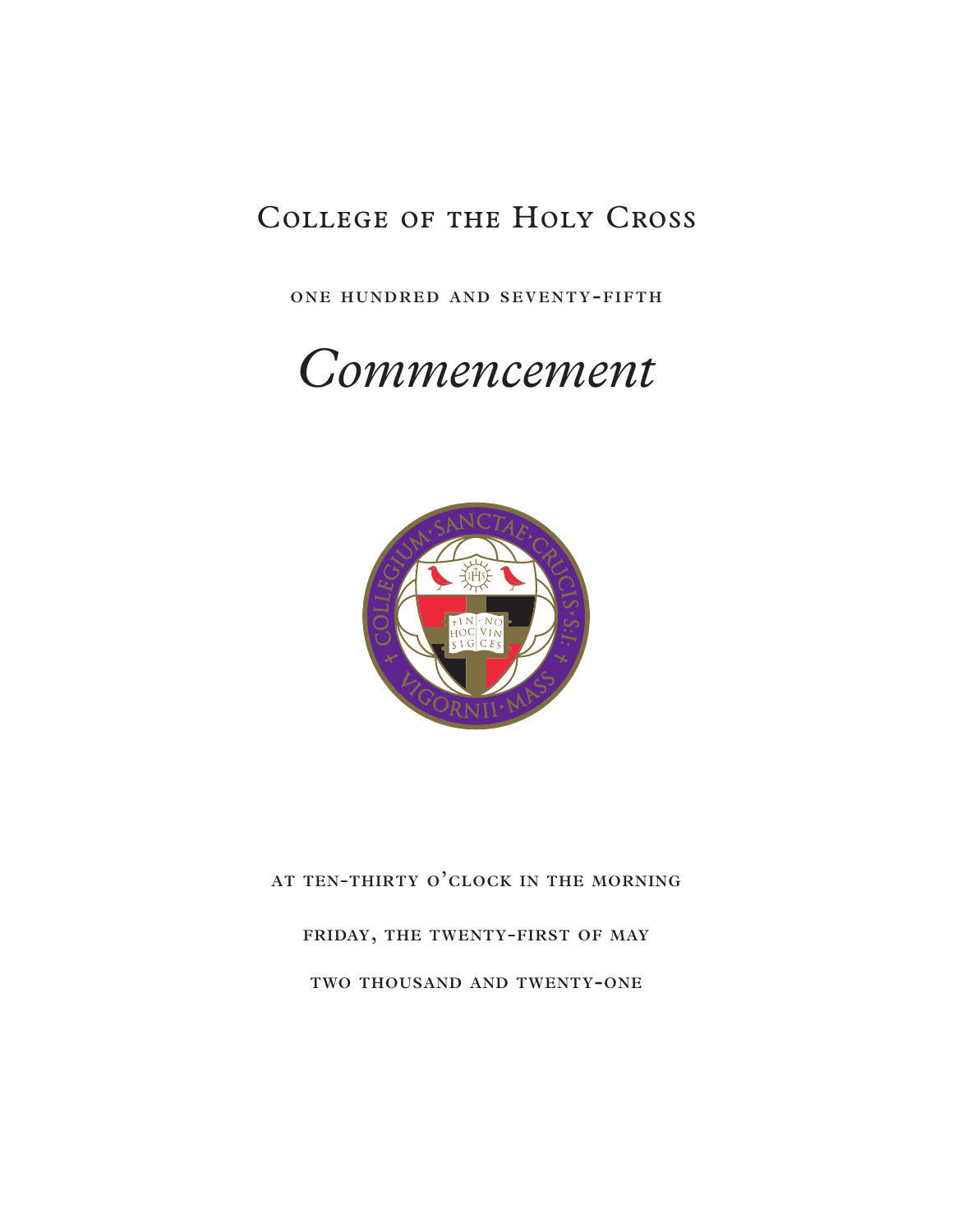## **READING OF THE DEGREE**

by the Provost and Dean of the College

*Q.B.F.Q.S.*

*Et Rei Publicae Literariae Bene Vertat Collegii Sanctae Crucis S.J Vigornii Praeses et Professores Has Literas Inspecturis S.P.*

*lllud apud politiores gentes veteri consuetudine invaluit, ut qui doctrinae laude praestent post studiorum emensum curriculum sollemni judicio ad certos honoris evehantur gradus. Quod insigne decus studiisque fovendis adjumentum ne huic nostro Sanctae Crucis S.J Vigornii Collegio deesset, sapienti Rei Publicae Massachusettensis Concilio et auctoritate cautum est. Quare cum*

#### *[name]*

*studiis naviter peractis factoque periculo scientia insignem se nobis probaverit, et ei The degree of Bachelor of the Arts atque adjecta jura omnia et privilegia decernimus attribuimusque, et rite adipiscentem hunc honorem gratulamur. Has insuper conferimus literas Collegii sigillo nostraque manu firmatas, quae promeriti collatique honoris certam legentibus fidem faciant.*

*die vicesimo octavo Maii anno bis millesimo vicesimo primo*

*�*

As an augury of good fortune and prosperity, and as a boon to the Republic of Letters!

To all who shall read this document, greetings from the President and Faculty of the College of the Holy Cross, of the Society of Jesus, in Worcester. It has been a time-honored custom among the more cultivated peoples to distinguish by recognized titles of honor those who have completed a prescribed course of study and exhibited to the satisfaction of qualified examiners marked excellence in learning. And provision has been made by the learned and authoritative General Court of the Commonwealth of Massachusetts that the power of granting this distinction, as an aid to learning, should be vested in this our College of the Holy Cross, of the Society of Jesus, in Worcester. •

Wherefore, since "\_\_\_\_\_\_\_\_\_\_\_\_\_\_\_\_\_\_\_\_\_\_\_\_\_\_\_\_\_ " having successfully completed this course of study and undergone the prescribed examinations, has proven to us distinction in learning, we confer and bestow the degree of Bachelor of Arts, with all the rights and privileges pertaining thereunto, and we offer congratulations on the meritorious achievement of this honor. Furthermore, we confer this diploma, signed by our own hands and authenticated by the Seal of the College, to certify to all readers that the receiver has merited this honor.

The twenty-eighth day of May, 2021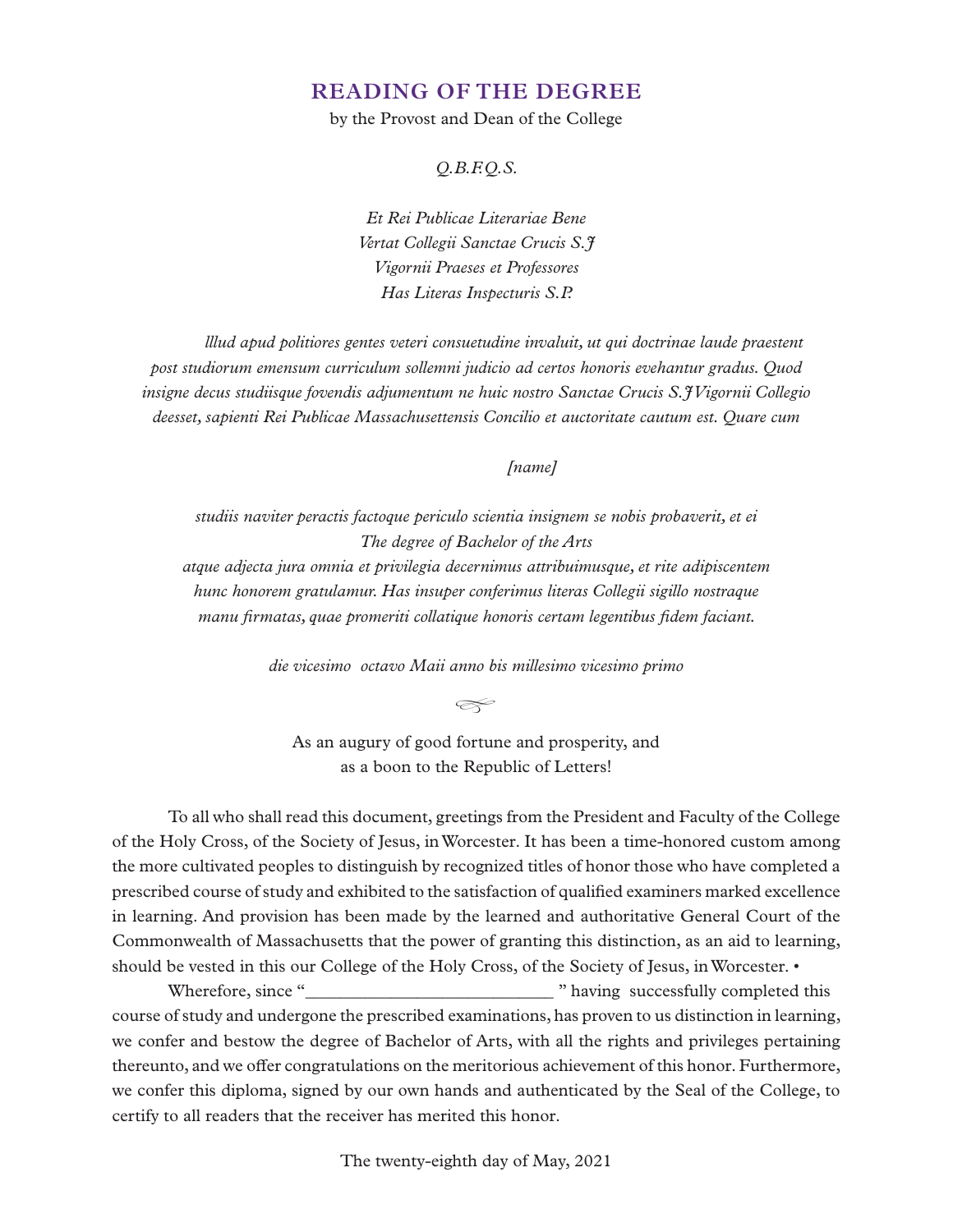## **THE FOUNDING OF HOLY CROSS**

 $\llap{\infty}$ 

From the beginning of his tenure as the second Bishop of Boston, Benedict Joseph Fenwick longed to establish a Catholic college within the boundaries of his all-New England diocese. Catholics in great numbers, fleeing religious persecution and famine, and seeking economic opportunity, were pouring into the region. He recognized the need to educate them and to provide priests for his growing number of parishes as a major challenge of his episcopacy.

An alumnus of Georgetown College, Bishop Fenwick later served twice as president of his alma mater. As a Jesuit, his religious life had been marked with a certain academic mentality that prepared him well to undertake the establishment of a college. He was enterprising and courageous. And he knew that he could call upon the resources of his fellow Jesuits of the Maryland Province if and when he needed them to staff a school.

The location in Worcester was fortunate. Other sites had been considered, but here, in 1836, Rev. James Fitton purchased 52 acres of land and began an academy for boys. The academy prospered but Fr. Fitton's pastoral responsibilities in Worcester, Rhode Island, and Connecticut left him neither time nor energy to manage a boarding school, and he gladly conveyed the property and buildings to Bishop Fenwick for his college. The Bishop's letters record his enthusiasm for the project as well as its location.

"Next May I shall lay the foundation of a splendid College in Worcester. …It is calculated to contain 100 boys and I shall take them for \$125 per an. & supply

them with everything but clothes. Will not this be a bold undertaking? Nevertheless I will try it. It will stand on a beautiful eminence & will command the view of the whole town of Worcester."

He gave the College the name of his cathedral church, the Cathedral of the Holy Cross. The cornerstone was put in place with great solemnity on June 21, 1843 and on the second day of November, with six students aged 9 to 19, the first classes were held. The College held its first Commencement in 1849.

Within three years, the enrollment had increased to 100 students. In spite of very limited finances, the College was beginning to grow until, in the summer of 1852, a catastrophic fire destroyed it. Were it not for the insistence of Bishop John B. Fitzpatrick, who had succeeded Bishop Fenwick, and the tireless labors of Father Anthony F. Ciampi, S.J., the fourth president, the Jesuits would have abandoned the project and returned to Georgetown. Funds were raised to rebuild the College, and in 1853, it opened for the second time.

Petitions to secure a Charter for the College from the General Court of the Commonwealth of Massachusetts were denied in 1847 for a variety of causes, including anti-Catholicism on the part of some legislators. Nonetheless, the College conducted its business and awarded its diplomas, which were signed by the president of Georgetown. Finally, with the energetic support of Governor John A. Andrew, the Charter for College of the Holy Cross was officially granted on March 24, 1865.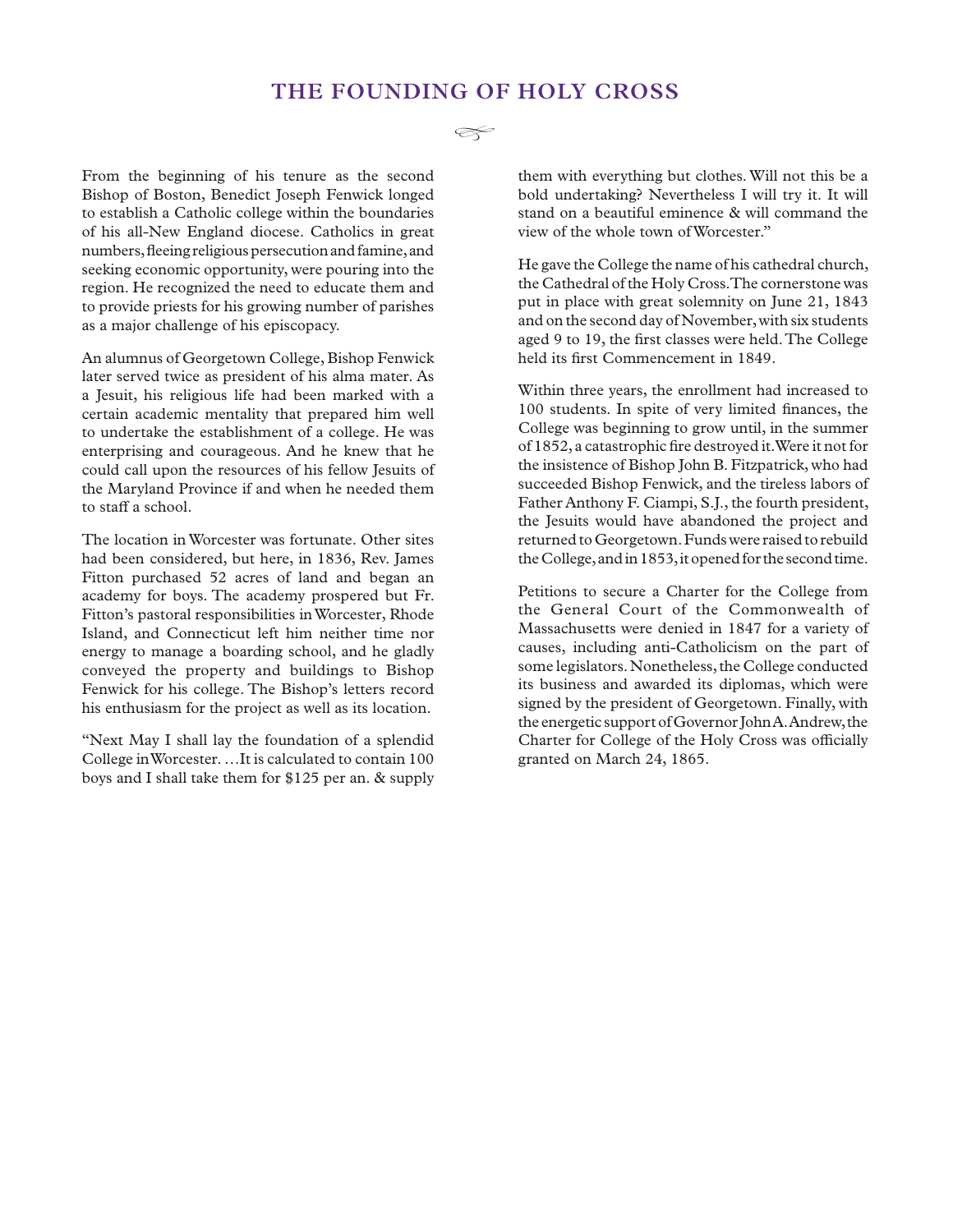## **ORDER OF EXERCISES**

*�*

#### **ORDER OF EXERCISES**

#### **ACADEMIC PROCESSION**

**NATIONAL ANTHEM** Cathryn Courtney Zachary '21

**WELCOME** Rev. Philip L. Boroughs, S.J., *President of the College*

**INVOCATION** Marybeth Kearns-Barrett '84, *Director of College Chaplains*

**READING OF THE DEGREE** Margaret N. Freije, *Provost and Dean of the College*

#### **ANNOUNCEMENT OF DEGREES IN COURSE**

#### **PRESIDENTIAL REMARKS**

**VALEDICTORY ADDRESS** Emma Rose Davison '21

**CONFERRAL OF HONORARY DEGREE** Rev. Philip L. Boroughs, S.J., *President of the College*

> **HONORARY DEGREE REMARKS** Michael Francis Collins, M.D. '77

**CONFERRAL OF HONORARY DEGREE** Rev. Philip L. Boroughs, S.J., *President of the College*

> **COMMENCEMENT ADDRESS** Ambassador Linda Thomas-Greenfield

**RECOGNITION** Noah Wayne Sisk '21 Victoria Ann Tara '21

**BLESSING** Rev. James M. Hayes, S.J. '72, *Associate Chaplain for Mission*

> **ALMA MATER** Kyle Patrick Irvine '21

> > **RECESSIONAL**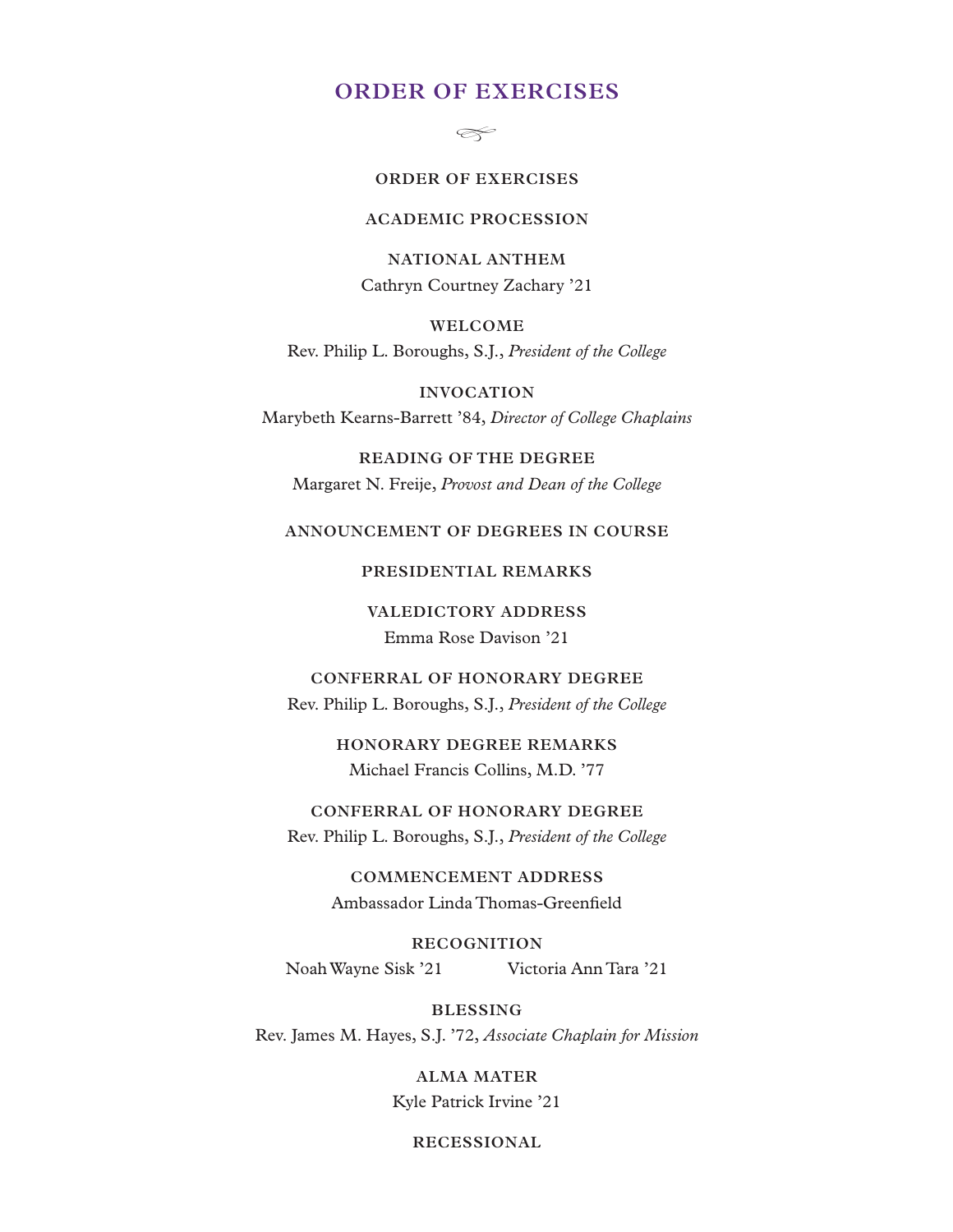#### **MARSHAL**-**IN**-**CHIEF**

### Patricia M. Ring

#### **ASSISTANT MARSHALS**

## Matthew T. Eggemeier

Francisco Gago-Jover

Patricia E. Kramer

Constance S. Royden

#### **MARSHALS OF THE FACULTY**

John F. Axelson

Nancy R. Baldiga

Sahar Bazzaz

Robert M. Bellin

Lauren B. Capotosto

William A. Clark, S.J.

André K. Isaacs '05

Alison Bryant Ludden

Edward T. O'Donnell '86

Justin Poché

Bianca R. Sculimbrene

Ward J. Thomas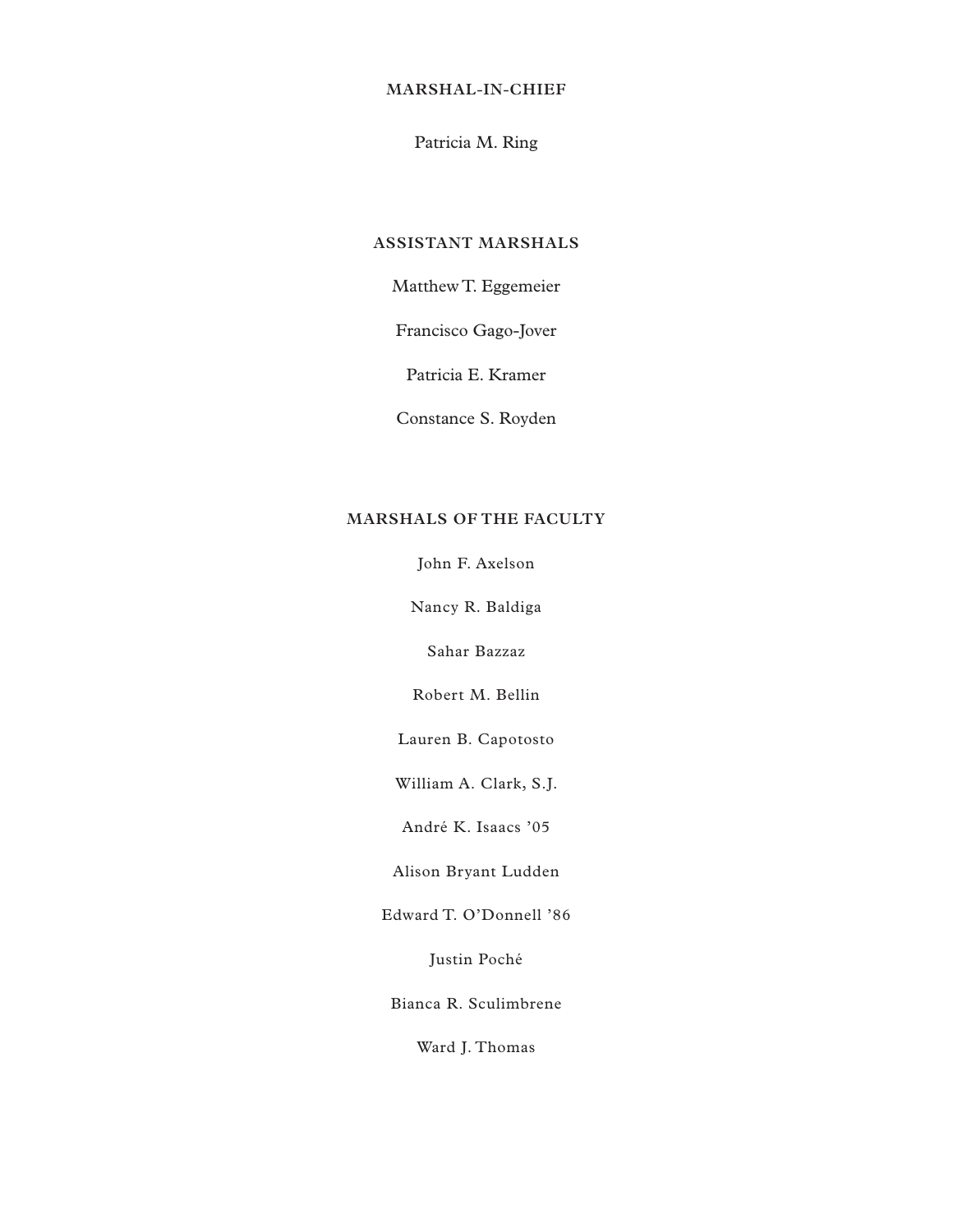## **DEGREES IN COURSE**

#### $\llap{\infty}$

#### **BACHELOR OF ARTS HONORS**

Matthew James Anderson, *Magna Cum Laude* Matthew Daniel Bouvier, *Magna Cum Laude* Jacob Victor Bucci, *Cum Laude* Grace Catherine Burke, *Summa Cum Laude* Meghan Erica Cooper, *Magna Cum Laude* Simon R. Corbett, *Magna Cum Laude* Evan David Crumb, *Magna Cum Laude* Ajah Gallagher Eills, *Summa Cum Laude* Emma Catherine Flanagan, *Magna Cum Laude* Madeleine Bray Fontenay, *Summa Cum Laude* Clara Joy Gibson, *Cum Laude* Kara Gillmann, *Summa Cum Laude* Elizabeth Rose Goodman, *Summa Cum Laude* Kareem F. Hamada Kyle Patrick Irvine, *Summa Cum Laude* Jordana B. Irzyk, *Summa Cum Laude* Nanrawee Kitiarsa, *Magna Cum Laude*

Liam John Lewis Paulina Hope Martin, *Summa Cum Laude* Monica Gabriela Martinez, *Magna Cum Laude* Raphaella Mascia, *Summa Cum Laude* Rebecca Marie McSweeney, *Summa Cum Laude* Emily O'Regan, *Magna Cum Laude* Henry Wickham Quesada, *In Absentia, Magna Cum Laude* John Patrick Rosenwinkel, *Magna Cum Laude* Sophia Christine Sarro, *Magna Cum Laude* Noah Michael Shepardson, *Magna Cum Laude* Graham Kih Smith, *Magna Cum Laude* Daniel Mackenzie Tallman, *Magna Cum Laude* Caylie Morgan Whiteside, *Summa Cum Laude* Anbo Wu, *In Absentia, Magna Cum Laude* Vaishnav Reddy Yalala, *Cum Laude*

#### **BACHELOR OF ARTS**

Russell John Abbott Joseph Anthony Abilheira Sienna Nasary Ablorh James R. Addison Motherlove Manow Agbortoko Syed Tareq Alam Cassandra Mae Albano, *Magna Cum Laude* Luna Therese Alexis Bridget Rose Alkin Victoria Rhea Allienello Jordan Alexander Alloway Jennifer Almanza Matos Catherine Rose Almeida Nelselly Marie Alsina, *Cum Laude* Emily Frances Amann, *Magna Cum Laude* Luis Amezcua Mairead May Anderson, *Magna Cum Laude* Margaret Jane Anderson Steven Robert Andrea Matthew John Anticev Andrew Robert Arena Indiana Odette Argant

William Casey Armstrong Sarah Elizabeth Arnold, *Summa Cum Laude* Dorean Fosua Asuako Allison Jane Attea Britt Keating Axelson, *Cum Laude* Sara Nicole Axson Bradley Michael Baker Hannah Elizabeth Baker, *Cum Laude* Jenna Elizabeth Barnes, *Summa Cum Laude* Dana Virginia Barovich, *Cum Laude* Thomas Barr Ryan Edward Barrett, *Cum Laude* Katherine Michelle Barrette, *Magna Cum Laude* Brian Francis Barry, *Magna Cum Laude* Michael Christopher Barsch, *Cum Laude* Hunter Anthony Bartholomew Luca Giuliano Basile Kevin Isaac Baskind Mark Anthony Battaglia Megan Laura Bean Gabrielle Vaughan Beaulieu, *Magna Cum Laude* Justin Edward Bella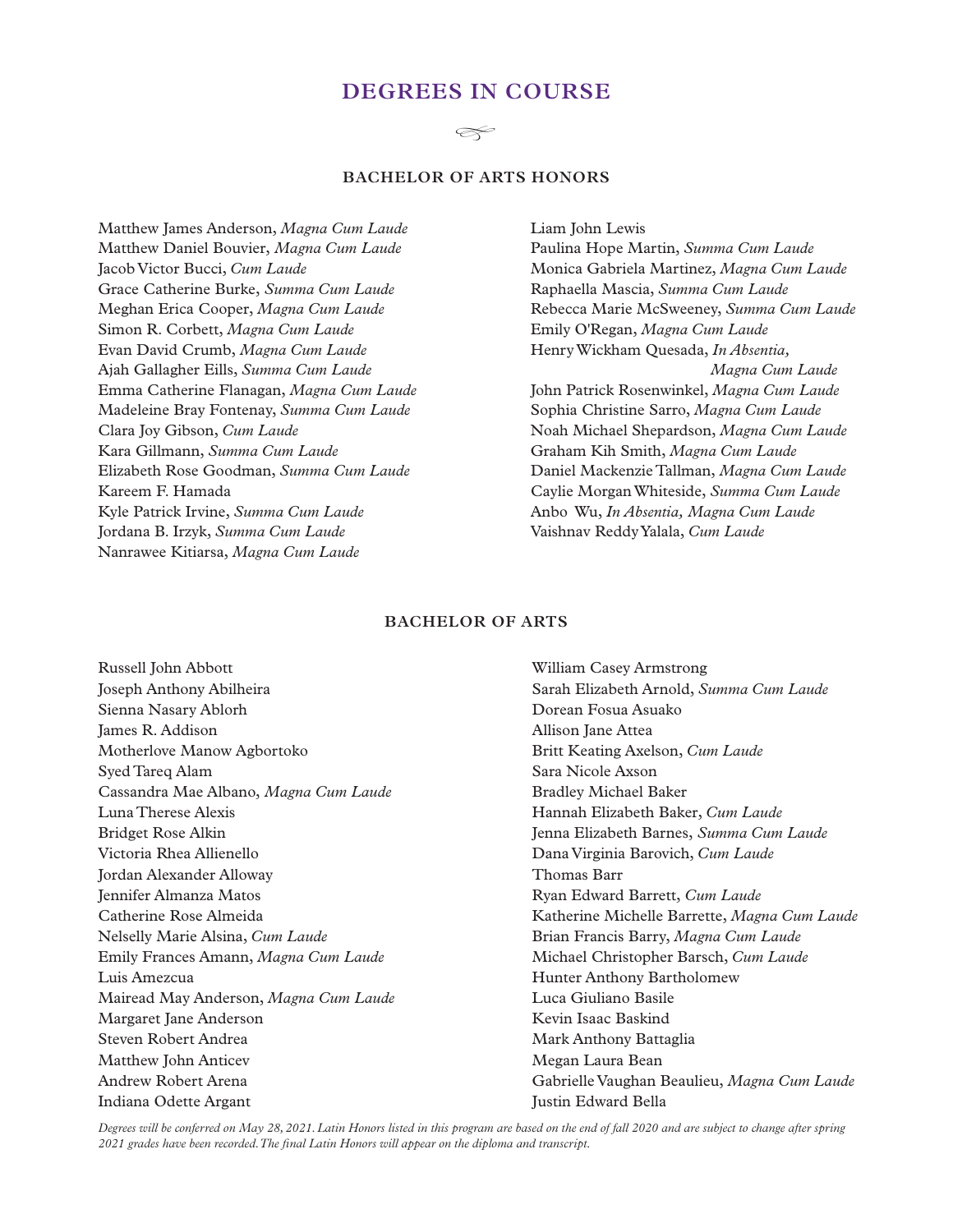Benjamin Neal Bellavance Elena Louise Benassi, *Magna Cum Laude* Maxwell Scott Benford \* Riley Joseph Benner, *In Absentia* Caroline Anne Bennett, *Magna Cum Laude* John W. Bertram Jeremiah Joseph Bialkowski Sarah Anne Billis Andrew James Bitar Evan Scott Blum Dylan Michael Blunck, *Magna Cum Laude* Peter W. Blunt Dalton Cole Bodreau Benjamin David Bogdan Francis Laurent Boie Christian Henning Boire, *Cum Laude* Anne Kathleen Borzner, *Magna Cum Laude* Riemke Mary Bouvier, *Magna Cum Laude* Jack William Bowler Fiona Frances Boyle Michaela Sullivan Boyle, *Magna Cum Laude* Owen William Brady Sydney Sheid Brant, *Magna Cum Laude* Aidan Clarke Braun, *Magna Cum Laude* Courtney Elizabeth Breen, *Cum Laude* Mackenzie E. Breen, *Cum Laude* Edward J Brennan III Shawn Michael Bresnahan Maeve Catherine Brin, *Cum Laude* Jake Alexander Brophy William Matthew Brown Vernesha Ernise Bruceus Matthew P. Brush, *In Absentia* MaryKate Frances Bucknam, *Magna Cum Laude* Madalyne Lidia Buco, *Cum Laude* Chloe Caroline Burkett, *Cum Laude* Katherine Deborah Jeffers Burns Margaret Theresa Burns, *Magna Cum Laude* Victoria Joyce Burton Liam Anthony Busconi Austin John Butler, *In Absentia* Henry Patrick Byrne, *Magna Cum Laude* Estelle Frances Cadrain Corydon G. Callahan Ryan Cramer Camille Anna Elizabeth Rita Cannata, *Magna Cum Laude* Kevin John Canney Nicholas Michael Cantalupa, *Cum Laude* Zoe Altaira Caponegro, *Cum Laude* Kendra Lee Caputo

Licelot Caraballo, *Cum Laude* Paul Raymond Carey Ross Robert Carpenter Paola A. Carrillo Joseph Paul Carrubba Elizabeth Ann Casavant, *Cum Laude* Christopher R. Cerulli, *Magna Cum Laude* Matthew Joshua Chacko Michael Bracken Charla, *Magna Cum Laude* Angel Chavez Kevin Chen, *Cum Laude* Sicheng Chen, *In Absentia* Ting Cheng, *Summa Cum Laude* Christina Marie Choquette Charles H. Christensen Tyler Matthew Christiansen, *Cum Laude* Christopher Frederick Cicciu, *Cum Laude* Matthew Edward Ciolkowski, *Cum Laude* Megan Ann Clow Elise Patricia Cobb, *Cum Laude* Molly Katherine Codeanne Adriana Maria Coder, *Cum Laude* Carolyn Joyce Cody, *Magna Cum Laude* Brendan Maurice Cogdell Paige Morstatt Cohen, *Summa Cum Laude* Isabelle Marie Colaiezzi Lucie Elizabeth Coleman, *Cum Laude* Nicholas Alexander Mikalis Conklu, *Cum Laude* Anna T. Conlon, *Cum Laude* Eleanor Brennan Conlon, *Magna Cum Laude* Morgan Elizabeth Connelly Margaret Hawke Connolly, *Cum Laude* Helen Frances Conroy Krystyna Yvonne Constantino Darwin D. Contreras Jasmine Contreras Emily Rose Cook, *Magna Cum Laude* Kyle Robert Copeland William C. Cornell Kennedy Elizabeth Corrado Juan Pablo Correa Matthew Joseph Corrigan, *In Absentia, Cum Laude* Elise Maria Cortes Matthew Joseph Cossu, *Cum Laude* Andrew John Cravedi Jr. Meghan Elizabeth Creaven John Edward Creighton, *Cum Laude* Thomas James Cremins, *Magna Cum Laude* Cassandra Marie Cronin, *Cum Laude*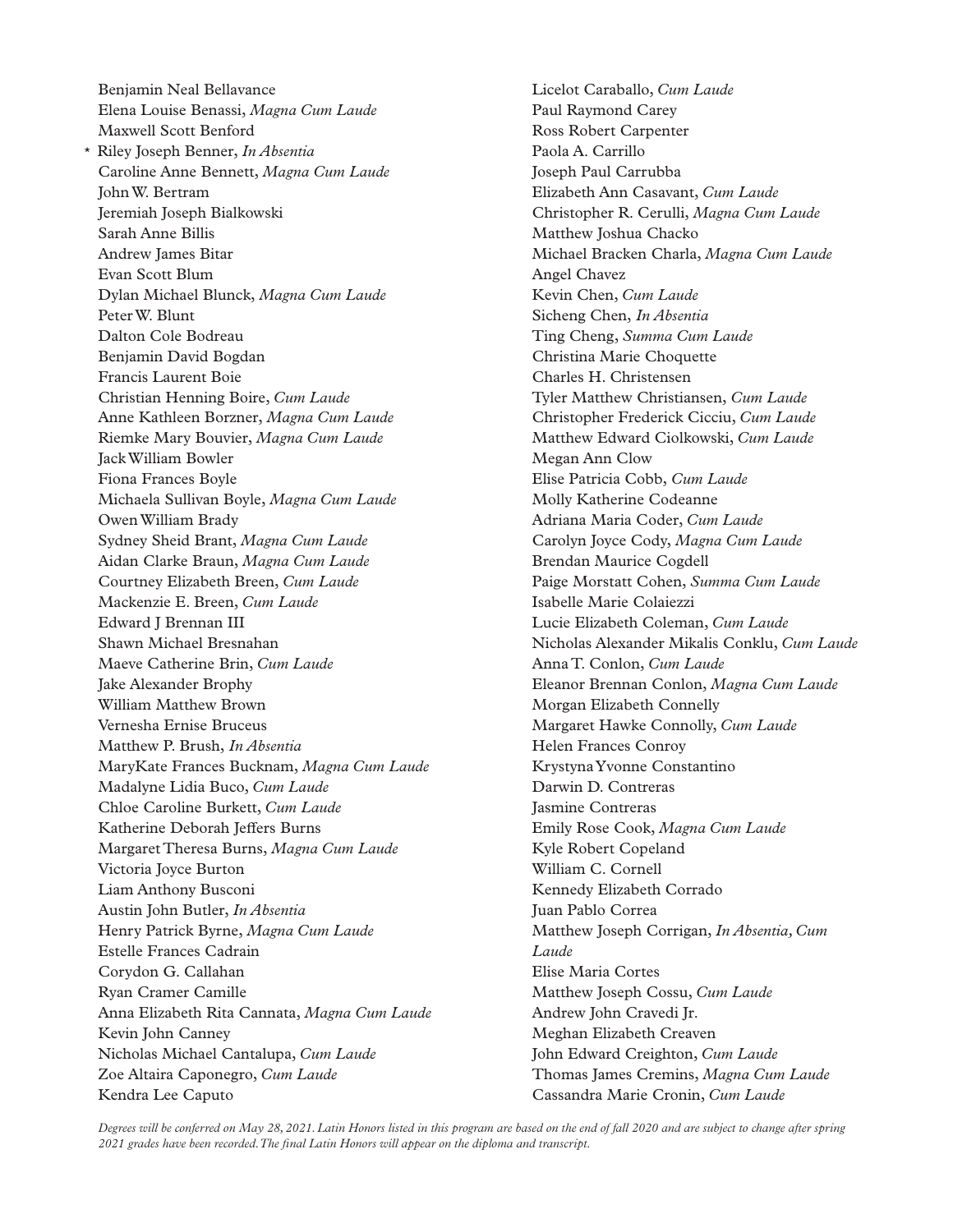Joseph Patrick Crowley, *Magna Cum Laude* Natalie Ann Crowley Emily Newell Culbertson Jason A. Cunha, *In Absentia, Cum Laude* Mary Katherine Cunningham Patrick Searles Curley Aidan John Curtis, *In Absentia* Daniel T. Dannaoui Christina Konadu Darko, *Cum Laude* Surbhi Daryani, *Magna Cum Laude* Elizabeth Presti Daskalakis, *Magna Cum Laude* Lauren Rose Daury, *Cum Laude* Anna Elizabeth Davis, *Cum Laude* Caroline Dix Davis, *Cum Laude* Emma Rose Davison, *Summa Cum Laude* Isabel Marie Dawson Luke Riley Dawson Rosario Dawson Natalie Dunn DeCoste, *Magna Cum Laude* Connor Jude Degenhardt Valentin De Jesus Alfonso Randy del Aguila Elizabeth Anne DeLuca, *Magna Cum Laude* Samuel George DeMaio Emily Claire DeMaso, *Cum Laude* Daniel John Dempsey Jack V. Dennehy \* Jackson T. Dennis Lauren E. Dentinger, *Magna Cum Laude* Aidan P. Dermady Tera Marie Detels, *Cum Laude* Emily Paige Devine, *Summa Cum Laude* Lily Josephine DiDomenico Joie Yuqing Dillon Dominic James Dimitroff, *Cum Laude* Dana Collins Dinardo Mollie Elaine Dion, *Cum Laude* Grace Mary Doern, *Summa Cum Laude* Joseph Patrick Doerr Meghan Grattan Donahue, *Cum Laude* Danielle D. Doria, *Magna Cum Laude* Madeline Reid Downey, *Magna Cum Laude* Timothy Anthony Doyle Janelle Lyn Drake, *Cum Laude* Abigail J. Dresser Lily Blake Droesch Kate Carroll Drohosky Shannon Nicole Dudeck John Patrick Dudley, *Cum Laude* Panagiotis Michael Dudunakis

Sean Bailey Duffy Luke Christian Dufour Andrew Mark Dumaresque, *Summa Cum Laude* Liam Glynn Dvorak, *Cum Laude* Shannon Rose Dwyer, *Magna Cum Laude* Sylvester Dwyer Grace Nicole Ebel Carolyn Victoria Eckrich Mark William Edwards Kevin Pascual Plateros Elaba, *Cum Laude* Matthew Joseph Elacqua, *Magna Cum Laude* Christopher William Epting, *Cum Laude* Joseph Michael Ertle, *Magna Cum Laude* Matthew William Fagan Elizabeth Hurley Faherty Aislinn Mary Familetti, *Cum Laude* Zihan Fan, *In Absentia* Matthew James Fanelli Anna Patricia Fantozzi, *Cum Laude* Caleb Anthony Farr Jenay Noelle Faulkner, *In Absentia* Matthew William Faw Evo James Fearnley Michael Anthony Federico Olivia Gwen Madeline Fenty Jennifer Feraud Logan Dean Ferguson, *Magna Cum Laude* Amanda Costa Fernandes \* Olivia Grace Ferrick, *In Absentia, Cum Laude* Georgia K. Fewell, *Cum Laude* Tabitha Kelsey Fields Milagros Stephany Figueroa, *In Absentia* Sophie Catherine Finnerty, *Cum Laude* Kevin Thomas Fischer, *Cum Laude* Jacob Louis Fisher, *Cum Laude* Sydney Fisher, *Magna Cum Laude* Caroline Pauline Fital, *Cum Laude* Katherine Mary Fitzgerald, *Cum Laude* Noah Robert FitzGerald Claire Grace Fitzpatrick, *Cum Laude* Bridget Kelly Flaherty, *Cum Laude* Erin Michelle Flaherty, *Cum Laude* Peter Gavin Flaherty III Brian Francis Foley Lawrence J. Foley Ryan Daniel Foley, *In Absentia, Magna Cum Laude* Mary Catherine Forbes, *Magna Cum Laude* Evan Christopher Formisano Claire Marie Fox, *Magna Cum Laude* Amanda Kailin Fradsham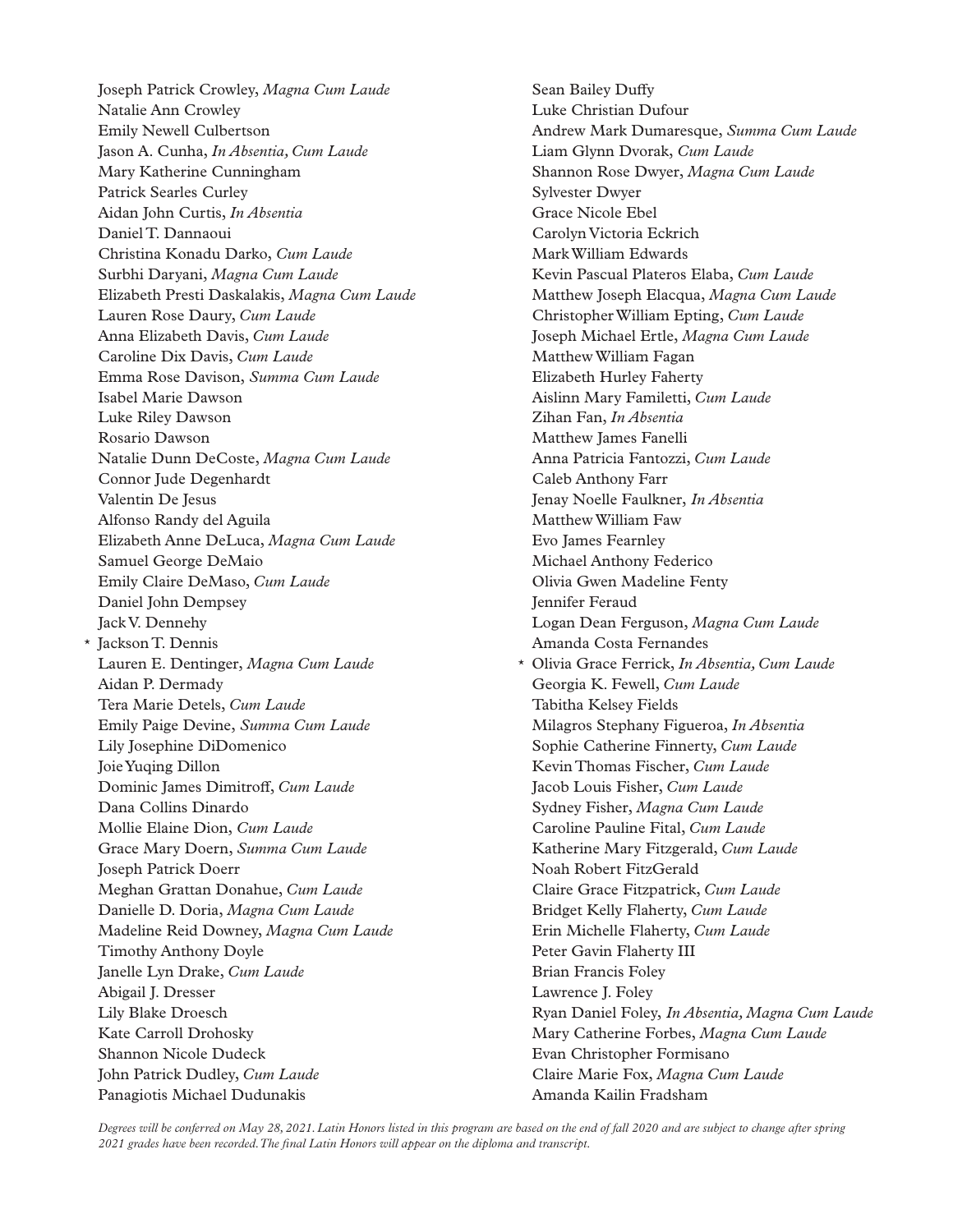Kathryn Anne Franco Nicolette G. Frasco, *Magna Cum Laude* Caroline Renée Fredericks, *Summa Cum Laude* Olivia Marie Fredrick Tildah Akosuah Adomah Fredua Maeve Alexina French Danielle Alexis Fucci, *In Absentia* Adam Fung, *In Absentia* Alexa Tate Furnari Genevieve Galarneau, *Summa Cum Laude* Mary Kathleen Gallagher Tess Elizabeth Gallant Damien Anthony Galotti, *In Absentia* José María García-Chope, *Cum Laude* Dylan J. Garland James N. Garry, *In Absentia, Magna Cum Laude* Julia Lauren Gasbarre, *Cum Laude* Ryan Michael Gemelli, *Cum Laude* Margaret Elizabeth Gentile Marisa George, *Cum Laude* Richard Maxim George, *Cum Laude* Gabriel M Gervais Dane Joseph Gesang Ryan Khaled Ghanem Ryan Ferris Gifford Charles Robert Gillis Gabrielle Elena Gioia Luke Christopher Giuntoli, *Summa Cum Laude* Joseph Michael Goddard*, Cum Laude* Maura Veiga Goncalves, *In Absentia* Anthony Luis Gonzales Oscar Gonzalez Hope B. Goodman, *Magna Cum Laude* Grace Wyndsor Goodwin, *Cum Laude* Kevin Christopher Gorman Nicole Elizabeth Gould, *Cum Laude* Benjamin Edward Grant, *Magna Cum Laude* Caitlin Mary Grant, *Magna Cum Laude* Isabelle Elena Grant Deanne Rebecca Grautski Elizabeth Hughes Graves Janaiya Denise Green Jacob Christopher Greer Elizabeth Theresa Griffin, *Summa Cum Laude* William Charles Griffin Mackenzie Anne Griffith William Patrick Grimes, *Magna Cum Laude* Emma O'Connor Grugan, *Cum Laude* Adriana Guadana- Huizar, *Cum Laude* Catherine Elizabeth Guanci

Rachel Marie Guay, *Cum Laude* Ana F. Guggenheim, *Cum Laude* Alyssa Maria Gutierrez Yesenia Gutierrez Abigail Catherine Hadlock, *Magna Cum Laude* Christopher Blake Hailer Adam Ralph Hall Audrey Elise Hammerl Christopher John Hanc II, *Cum Laude* Alexandra Alyce Hanlon Claire V. Hanlon Haley Elizabeth Hanstad Rachel Elizabeth Harding, *Magna Cum Laude* Abbey Josephine Harris, *Cum Laude* Miheret Hine Hasenu Jessica Lynn Hastings, *Magna Cum Laude* Matthew T. Hauver Liam Padraig Hayes Christian Haynes, *In Absentia* Sophia Haywood John Aidan Healy Katherine A. Hegermiller, *In Absentia, Magna Cum Laude* Sean Taylor Henry Ethan C. Hensley, *Magna Cum Laude* Brenda Hernandez Graydon Mapes Hewitt, *Summa Cum Laude* Joshua Tyrone Hicks Liam Henry Higgins Mason Samuel Hill Julia Ann Hinton Jacob Adam Hirschberger, *Magna Cum Laude* Nathan Gregory Hoag Elizabeth N. Hodgman, *Magna Cum Laude* Emma Catherine Holland, *Magna Cum Laude* Bailey Siegfriedt Holman, *Summa Cum Laude* John Lawson Holmgren III, *Magna Cum Laude* Katherine Anne Holmquist Clare Margaret Honan, *Magna Cum Laude* Christopher William Hornbuckle Robert Irving Horowitz, *Summa Cum Laude* Hannah Jean Horton Madison Elizabeth Howland \* Chinnel Hudson, *In Absentia, Cum Laude* Thomas James Huffman Robert Edward Hunter III, *Cum Laude* Jack T. Hurley, *In Absentia, Cum Laude* Michael G. Huston Henry Erik Hvidsten Mahmood Khaleel Ibrahim Grace Kelly Ingram

*Degrees will be conferred on May 28, 2021. Latin Honors listed in this program are based on the end of fall 2020 and are subject to change after spring 2021 grades have been recorded. The final Latin Honors will appear on the diploma and transcript.*

1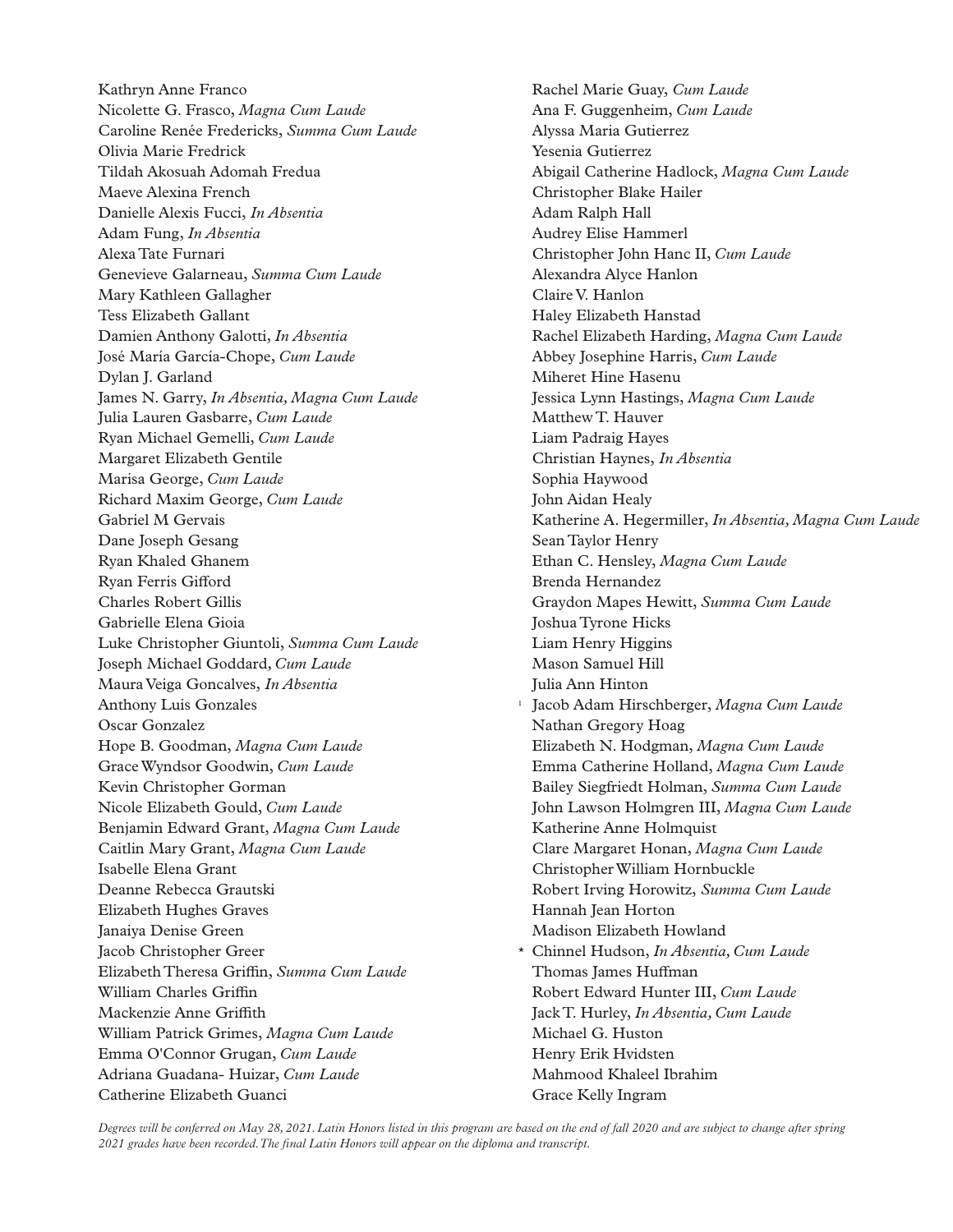Patrick V. Iorio Hayden Paul Ivatts, *Magna Cum Laude* Jordan Blake Jackson Joseph F. Jalbert, *Summa Cum Laude* Isabella Josephina Jankowski Celia Coyne Jarmoc, *Magna Cum Laude* Michael Philip Jaskelevicus Bethania Ebenezer Jimenez, *Cum Laude* Colin W. Johanson Amber Celeste John, *Magna Cum Laude* Alexander Neal Johnson, *In Absentia* Hannah Lynn Johnson, *Magna Cum Laude* Leif Emerson Johnson, *Cum Laude* Mackenzie Rose Jordan, *Summa Cum Laude* David Andrew Kale, *Magna Cum Laude* Katherine Rose Kalill, *Cum Laude* \* William W. Kampfman Ioli Karageorgiou, *Cum Laude* William R. Kaspari, *Magna Cum Laude* Caitlin Elizabeth Keaveny Gianna Demetria Kefalas, *Magna Cum Laude* Catherine Elizabeth Anne Keleher, *Cum Laude* Katherine Kelly, *Cum Laude* Sean Patrick Kelly Vanessa Mary Kelly, *Summa Cum Laude* Natalie Anne Kempton, *Cum Laude* Matthew Armstrong Kennelly, *Cum Laude* Garret Austen Keough, *Magna Cum Laude* Katie Nicole Kerins, *Magna Cum Laude* \* Patrick James Kerrigan Peter Haworth Kessel, *Cum Laude* Siobhan Elizabeth Kiernan, *Cum Laude* Sharon Brigid King Jonathan Miguel Klinker Jeffrey Francis Knight Kendrick A. Knight Minke A. Koomen, *Magna Cum Laude* Macklin John Kortebein Kyle S. Kowalski Nathan Michael Kramer Isabella Katherine Kronau Louisa Margaret Kulp Jenna Rose Lahey Bryant C. Lai Molly Lambo Meaghan Elizabeth Lanctot, *Cum Laude* Eric Alexander Lane Matthew Douglas Lane, *Cum Laude* Joseph Peter Richard Lang Aidan Timmins Largey

Elizabeth Brooke Larkin Brianna Rose Larnard John Joseph Leahy III \* Seth John Learned, *In Absentia* Renée Catherine LeBlanc Charles Daily LeClair, *Cum Laude* Maia Danielle Lee-Chin, *Magna Cum Laude* Kyle A. Lefler, *Magna Cum Laude* Sage Emily Leimer Kelly Lentoski Jayson Leon Ryan William Letourneau Sophia Anna Lettieri Michael Isaiah Lewis Patrick Gerard Lewis, *Magna Cum Laude* Hui L. Li, *Magna Cum Laude* PeiYu Li, *In Absentia, Magna Cum Laude* Zicong Li, *Cum Laude* Jiaqi Liang Mary Katherine Liebers Emma Catherine Liskov, *Cum Laude* Samuel Thomas Lively Simeon E. Lloyd-Wingard Daniel Christian Locke Connor Price Loeber Grace Catherine Longwell, *Summa Cum Laude* Eric P. Lopes Citlalli Lopez Julianna Antonia Lopez-Picardi Keiston T. Lowery Noah Aaron Luckenbaugh Andrew Glenn Ludwig, *Summa Cum Laude* Katrina Deanna Lugli, *Cum Laude* James Peter Lunny, *Magna Cum Laude* Angela Maria Lynch, *Magna Cum Laude* Edward F. Lynch IV, *Cum Laude* John Kelly Lynch Michael Gregory Lynch Helena Marie Lyons Kiera Krimson MacAneney Katherine Elizabeth MacCuaig Meghan Hampton MacDonald Marina Rose MacKinnon, *Cum Laude* Misha Anne Macy, *Cum Laude* Steve Magana Ramirez Andrew Thomas Magel Emily Patricia Maher, *Magna Cum Laude* Carrie Helene Malatesta Nicolas Patrick Malone Trishala Manandhar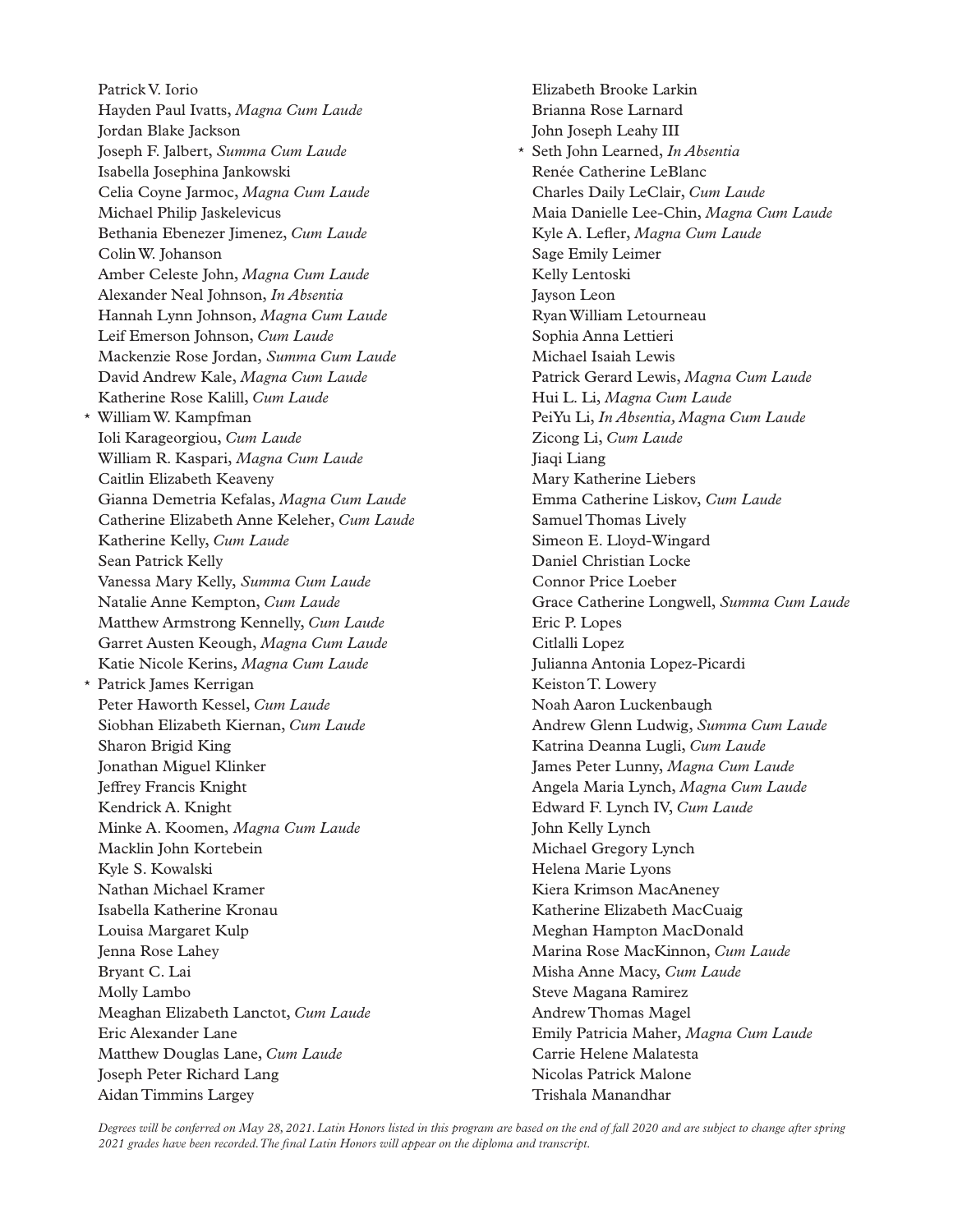Nathan Daniel Manna Grace Dorothea Manning Christina Manxhari, *Magna Cum Laude* Mitchell Robert Marcinauskis Caitlin Josephine Marple Michael James Martens Yekaterina Marinovna Martin Lorena Martinez Jacob Ryan Mastrandrea, *Magna Cum Laude* Antonia Matzka, *Cum Laude* 1 Kieran Robinson Maynard Mia Teresa Mazza Elizabeth Ann Mazzocco, *Cum Laude* Grace Mazzocco Brendan Patrick McCabe Kenneth Robert McCauley Adeline Rose McCullough Shannon Marie McDermott Jacob Michael McDonald Luke Patrick McDonald Sydney Paige McDonald Willem John McGee, *Cum Laude* \* John Paul McGrath Samuel Joseph McGrath Sean Philip McGrath Roger Larkin McGuire Tara Elizabeth McGuire, *Cum Laude* Tara Janice McHugh Christine Elizabeth McLaughlin, *Cum Laude* John J McLaughlin Jr. Kathleen Frances McLaughlin, *Summa Cum Laude* Thomas Patrick McLaughlin Courtney S. McMullen Gavin Dennis McNamara Sean Bernard McNamara Perla Mena-Morales Samantha Nicole Menino Emily Elizabeth Mercier, *Magna Cum Laude* Kassandra Merino Muniz Olivia Falvey Messina Cameron Douglas Meyer Bianca Rose Miccolis, *Summa Cum Laude* Isabella Marie Miko-Rydzaj Sean Hugh Mikovits Logan Timothy Milliken Peter Cole Mitchell, *Cum Laude* Anna Katherine Moffitt Shabnam Mohamad Zarif, *Cum Laude* Abbie Amaka Mokwuah, *Cum Laude* Christa Jay Moore

Nicholas Martin Moore, *Cum Laude* Lauren Bridget Moran Megan Gail Moran, *Magna Cum Laude* Zachary E. Morin Robert Michael Morizio Anna Geary Morris Istar A. Moya John D. Mucci, *Magna Cum Laude* Edi Mujan Katherine Austin Mullen, *Cum Laude* Patrick P. Mullen <sup>1</sup> Phelan D. Muller Patrick Thomas Mullery Hailey Lauren Mulville, *Magna Cum Laude* Alex Murphy, *Cum Laude* Connor Francis Murphy John James Murphy Shannon M. Murphy, *Magna Cum Laude* Thomas Joseph Murray, *Magna Cum Laude* Molly Hanna Nadel, *Cum Laude* Dean Douglas Nagle Victoria Evelyn Nash Tiernan Joseph Naughton Alexis Alfonso Navarro Alexandra Rose Nazzaro, *Cum Laude* Alejandra Erica Negron Liam M. Neville, *In Absentia* Nina Ngoc Nguyen John Drew Laurence Nolan Spencer Philip Notarianni Kenna Grace O'Brien, *Cum Laude* Nicholas Andrew Obrycki Yulianna Reyna Ocampo, *Cum Laude* Owen Andrew O'Connell Grace O'Connor, *Cum Laude* Kate E. O'Donnell, *Cum Laude* Margaret Tully O'Hagan, *Cum Laude* Olufunmilayo Joanna Ojo Matthew Thomas O'Keefe Jr., *Magna Cum Laude* Meghan Elizabeth O'Keefe, *Summa Cum Laude* Patrick Joseph O'Keefe Ali Karon Olson, *In Absentia* Olivia Damon Olson, *Magna Cum Laude* Katherine Bridget O'Malley, *Cum Laude* Morgan Victoria O'Malley \* Nicholas Marc O'Neil, *In Absentia* Sandra Noemi Orellana Sarah Leslie O'Rourke, *Magna Cum Laude* Mary Grace O'Shea Kathryn M. O'Sullivan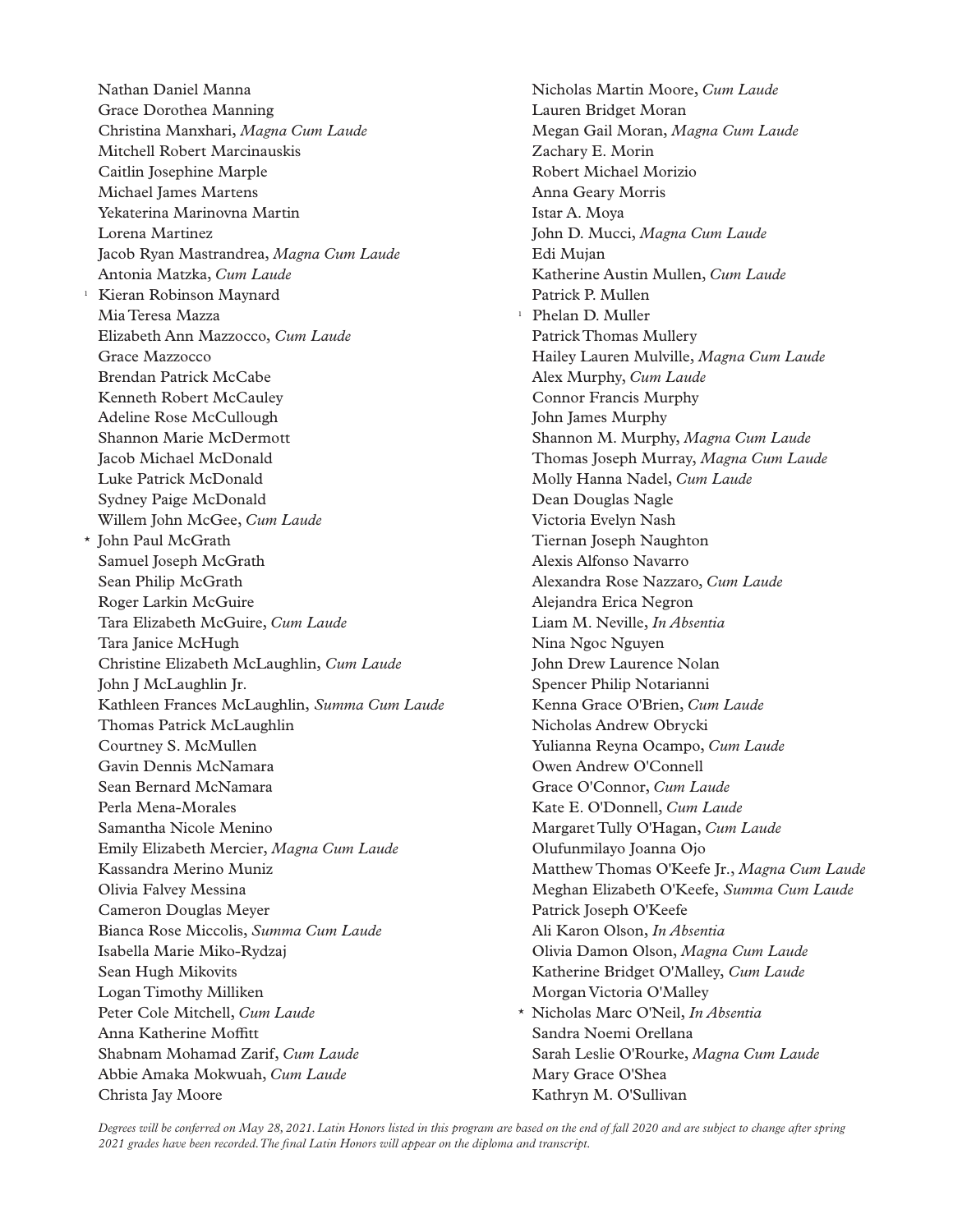Kelly Megan O'Sullivan Jillian Marie O'Toole, *Magna Cum Laude* Ryan S. O'Toole, *In Absentia, Cum Laude* Molly Olivia Oyer, *Summa Cum Laude* Ricky Alexander Pabón Teresa Carol Paladino Taylor A. Panagakis, *Magna Cum Laude* Jake Thomas Pappalardo Allie Marie Paquette Ryan David Park Christelle Meredith Rafaella Paul, *Cum Laude* Aidan Thomas Pearsall Jacob Noah Pelczynski-Kunda, *In Absentia, Magna Cum Laude* Julia Marie Pelletier Grace I. Peluso Arlyne Bileicy Peña Ronald Francisco Peña Helen Margaret Pepin Anderson Scott Perry Christopher Stuart Petersen Katelyn Elizabeth Peterson Stephanie Anne Petras, *Cum Laude* Lauren Elizabeth Pettengill Annie Thi Phan Nhon Ngoc Phan, *In Absentia, Magna Cum Laude* Samuel Phelan Connor William Phillips Kathleen E. Philo Michael Allen Pichay Matthew Joseph Piekarczyk, *Cum Laude* Gabriel Michael Piepergerdes Connor Patrick Pijanowski, *Summa Cum Laude* Justin Kyle Pijanowski Karina Pliego Vergara Grace Concetta Polistina Robert Benjamin Poon, *In Absentia* Ryan Christopher Powell Redmond Scott Pulver Paige Nicole Pusateri Kristen Qako Najee D. Quashie Mia Heffernan Quigley Joseph P. Raccio Gaetano Joseph Ragusa, *Cum Laude* Nalani Ramos Ruiz Alana Claire Ratigan Evan Robert Realbuto, *Cum Laude* Lily Ann Reed Mary Grace Regan, *Cum Laude*

Jillian E. Reid, *Cum Laude* Teresa Anne Reilly, *Summa Cum Laude* Camden Avery Richter, *Cum Laude* Caitlyn Mary Riley, *Magna Cum Laude* Jose Leonardo Rivas Jonathan Joseph Rivera Marie Jeannine Robert James Patrick Robertson, *In Absentia* Emily Kate Rodricks, *Magna Cum Laude* Heather Lindsay Rowell, *Cum Laude* Mercedes Anessa Ruiz Hunter Cole Russell, *Cum Laude* Lianne Yuying Ryan, *Cum Laude* Lily Margaret Ryan Michelle Anne Sacco, *Cum Laude* Caroline Diane Saeli Brendan Loughran Sanders Emily Ellen Santis Adam James Saunders, *In Absentia, Magna Cum Laude* Hunter High Saxton, *Cum Laude* Lauren E. Schonewolf, *Cum Laude* John Robinson Schwartz Dane Edward Scott, *Magna Cum Laude* Karsen Rose Seeger Harrison Patrick Seitz Andrew William Selima, *Magna Cum Laude* Valerie Elizabeth Shay, *Summa Cum Laude* Lindsey Marie Shea Patrick James Shea Gabriella Lyn Shelzi Yingan Shi Sarah Marie Shorter, *Magna Cum Laude* Mandusu Sidibay Andrew Dylan Sisitzky Noah Wayne Sisk, *Cum Laude* Andrew A. Siuda Emma Lauren Felicia Skumurski John Collins Slania, *Magna Cum Laude* Matthew Robert Slowinski Alexandra Talavera Smith Emmerson Nicole Smith Eve Hye-Yung Smith Lily M. Sneesby, *Magna Cum Laude* James Tyler Solberg Gaytrix Sirsoh Solo Talia R. Spirito, *Magna Cum Laude* Jill S. Spirk, *Cum Laude* Caroline Elizabeth Stanton Marija R. Stilinovich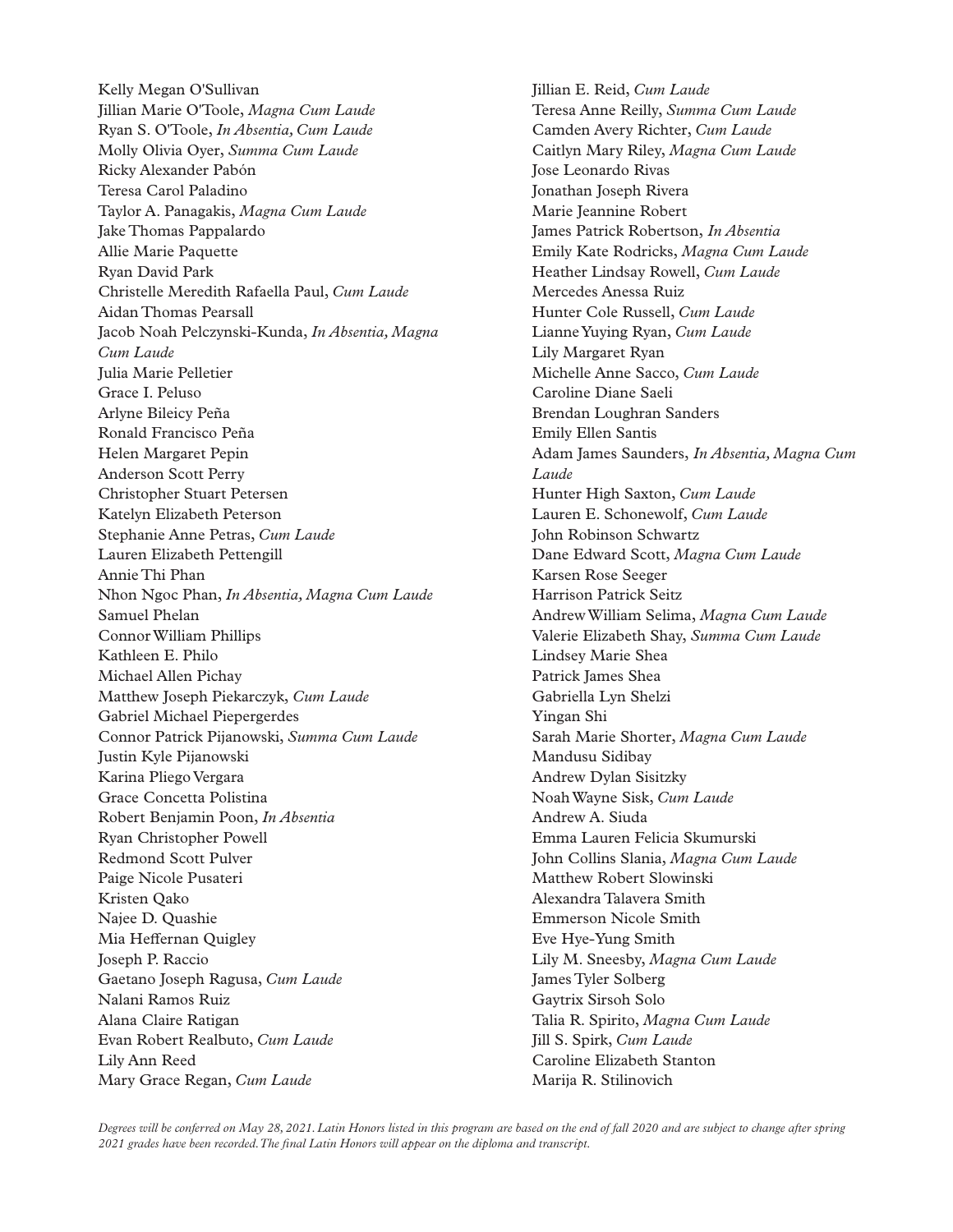Robert R Stone II Olivia Ning Streaman Graham Harvey Struthers Brendan Quinn Stuart Ashley Suchyta Emily Rose Sullivan Joseph McKenna Sullivan Seth Robert Sullivan, *Cum Laude* William Marcus Sullivan Yiyuan Sun, *In Absentia* Aidan Joseph Suttlehan, *Cum Laude* John Patrick Sweeney, *Cum Laude* \* Peter Sweeney, *In Absentia* Samantha Marie Sweet Nicholas Mark Taliento, *Magna Cum Laude* Victoria Ann Tara, *Cum Laude* Seanán Patrick Tarrant, *Cum Laude* Bianca Taylor Tatum Nicolas R. Techiera, *Cum Laude* José Miguel Tenorio Villagomez Harrison Craig Thayer \* Frank Doyle Thompson Nicole Mayne Tiberio, *Magna Cum Laude* Elizabeth Grace Timmons Matthew James Tomlinson Fernando L. Torralba, *In Absentia* \* Jazmin Torres, *In Absentia* Sofia Kathleen Torres-Kennedy Matthew James Trailor Duy V. Tran Matthew Robert Trymbulak, *Cum Laude* Jenna Elizabeth Tubby, *Cum Laude* Eamon Joseph Tubridy William Doyle Tubridy Libby Hall Turco Philip John Turner Zachary Kevin Turner Lindsey Ty Caitlin Grace Tzimorotas Sophie Elizabeth VanSeveren, *Magna Cum Laude* Matthew C. Varano Matthew Vecchiarelli Olivia Nicole Venezia, *Cum Laude* Omar Jesus Villalpando Elizabeth Marie Wade, *Cum Laude* Molly Elizabeth Wagner, *Cum Laude* Thomas Martin Walchenbach Alexandra B. Walen Haley Elizabeth Walker, *Magna Cum Laude*

Alyson Jeanne Walsh, *Magna Cum Laude* John Ryan Walsh Zhe Wang, *In Absentia, Cum Laude* Grace Margaret Ward Madison Anne Ward Kristen Katherine Weber, *Cum Laude* William Henry Weir, *Cum Laude* Bridget Eileen Whelpley, *Magna Cum Laude* Christian Kaikea Wilinski Jasmine Renee Williams Andrew Adam Williamson Ian Daniel Williamson, *Cum Laude* Catherine Adele Kiplock Winn, *Magna Cum Laude* Emily Anne Wogelius Jennifer Wolfe Emma Mariana Wood, *Cum Laude* Catherine Marie Woodtli Christina Catherine Wright, *Cum Laude* Jacob Machiel Wright Timmy Zebin Wu, *In Absentia* Brandon Michael Wyson Ranchao Yang, *Summa Cum Laude* Seung Eun Yang, *In Absentia* Yuncong Yang, *Summa Cum Laude* Cathryn Courtney Zachary, *Magna Cum Laude* Mucong Zhang, *In Absentia*

\* Degree conferred October 12, 2020 <sup>1</sup> Will be commissioning as an Ensign in the United States Navy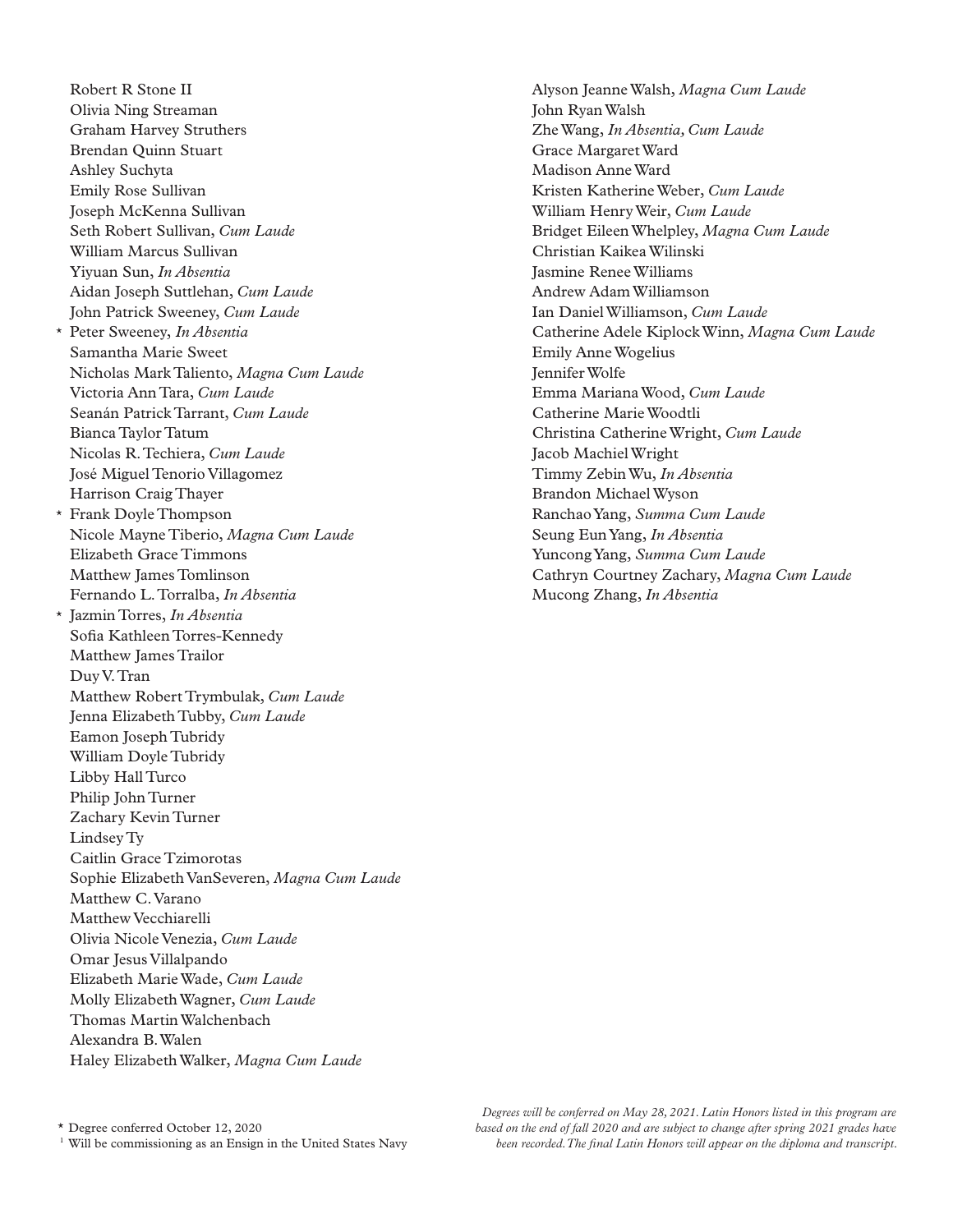## **PRIZES**

## *�*

| The Pedro Arrupe Medal and Prize                                                                |  |
|-------------------------------------------------------------------------------------------------|--|
|                                                                                                 |  |
|                                                                                                 |  |
|                                                                                                 |  |
|                                                                                                 |  |
|                                                                                                 |  |
|                                                                                                 |  |
|                                                                                                 |  |
|                                                                                                 |  |
|                                                                                                 |  |
|                                                                                                 |  |
|                                                                                                 |  |
|                                                                                                 |  |
|                                                                                                 |  |
|                                                                                                 |  |
|                                                                                                 |  |
| The Economics and Accounting Department Achievement Award  Siobhan E. Kiernan                   |  |
|                                                                                                 |  |
|                                                                                                 |  |
|                                                                                                 |  |
|                                                                                                 |  |
|                                                                                                 |  |
|                                                                                                 |  |
|                                                                                                 |  |
|                                                                                                 |  |
|                                                                                                 |  |
|                                                                                                 |  |
|                                                                                                 |  |
|                                                                                                 |  |
|                                                                                                 |  |
|                                                                                                 |  |
|                                                                                                 |  |
|                                                                                                 |  |
| The Óscar Romero Latin American, Latinx, and Caribbean Studies Award  Bethania E. Jimenez       |  |
|                                                                                                 |  |
|                                                                                                 |  |
|                                                                                                 |  |
|                                                                                                 |  |
| The Rev. John J. MacDonnell, S.J., Computer Science Award Matthew J. Elacqua                    |  |
|                                                                                                 |  |
|                                                                                                 |  |
| The John L. Philip Memorial American Sign Language Award Emmerson N. Smith                      |  |
|                                                                                                 |  |
|                                                                                                 |  |
|                                                                                                 |  |
|                                                                                                 |  |
|                                                                                                 |  |
|                                                                                                 |  |
|                                                                                                 |  |
|                                                                                                 |  |
| The Vannicelli Washington Semester Program Award (Fall '19)Eleanor B. Conlon                    |  |
| The Vannicelli Washington Semester Program Award (Spring '20) Paulina H. Martin                 |  |
|                                                                                                 |  |
| The Shirley Verrett French Prize in Memory of the Rev. Lionel P. Honoré, S.J. Jacob M. McDonald |  |
|                                                                                                 |  |
|                                                                                                 |  |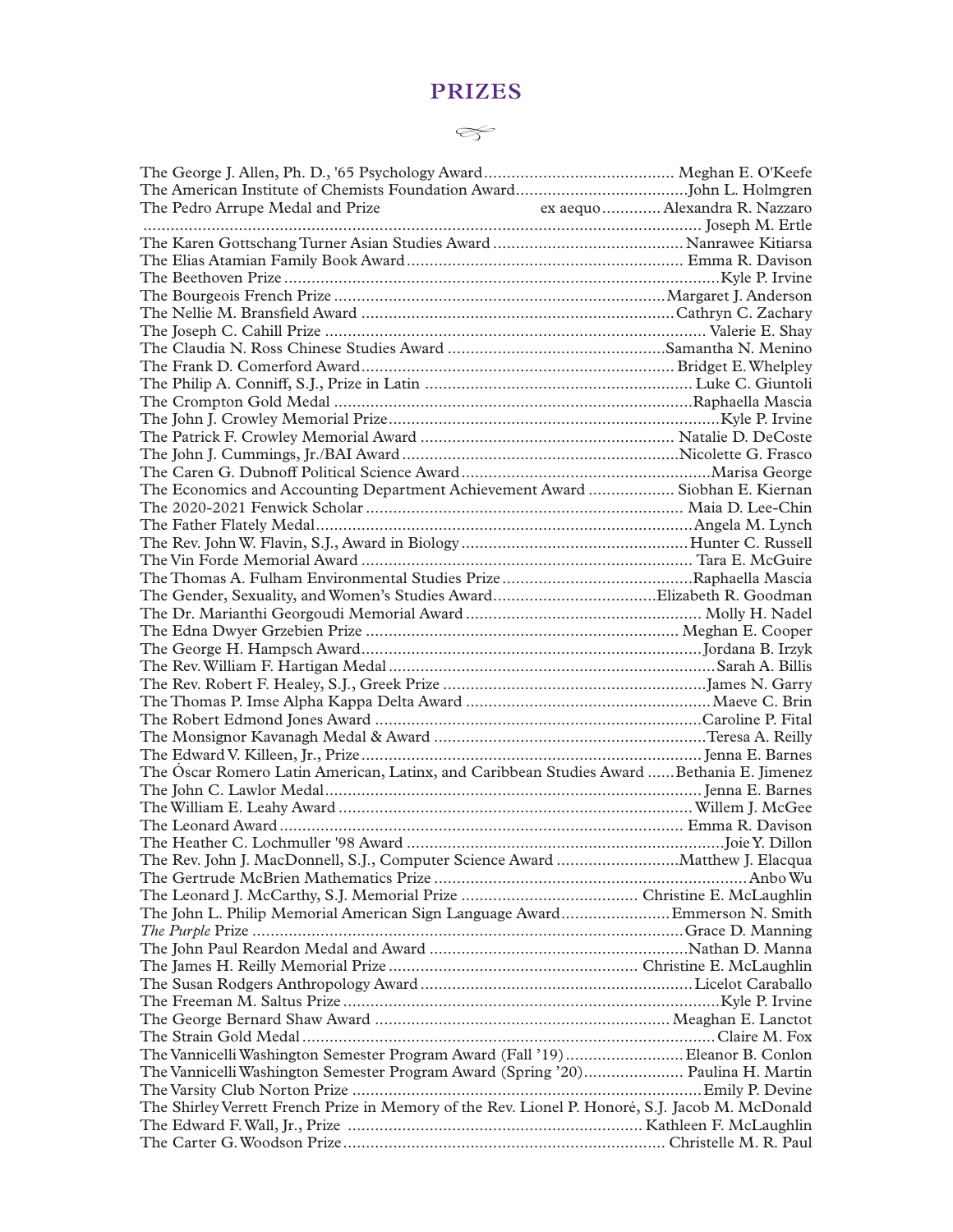## **ALPHA SIGMA NU**

Grace Catherine Burke Ajah Gallagher Eills Emma Catherine Flanagan Elizabeth Rose Goodman Kyle Patrick Irvine Jordana B. Irzyk Nanrawee Kitiarsa Caylie Morgan Whiteside Gabrielle Vaughan Beaulieu Margaret Theresa Burns Ting Cheng



Carolyn Joyce Cody Paige Morstatt Cohen Surbhi Daryani Emma Rose Davison Emily Claire DeMaso Lauren E. Dentinger Grace Mary Doern Matthew Joseph Elacqua Joseph Michael Ertle Caroline Renée Fredericks Luke Christopher Giuntoli Elizabeth Theresa Griffin William Patrick Grimes Katherine A. Hegermiller Bailey Siegfriedt Holman Clare Margaret Honan Andrew Glenn Ludwig Meghan Elizabeth O'Keefe Connor Patrick Pijanowski Valerie Elizabeth Shay Bridget Eileen Whelpley

## **PHI BETA KAPPA**

*�*



Paige Morstatt Cohen Emma Rose Davison Grace Mary Doern Andrew Mark Dumaresque Sydney Fisher Luke Christopher Giuntoli Hope B. Goodman Elizabeth Theresa Griffin William Patrick Grimes Graydon Mapes Hewitt Bailey Siegfriedt Holman John Lawson Holmgren Celia Coyne Jarmoc Mackenzie Rose Jordan Minke A. Koomen

Grace Catherine Longwell Jacob Ryan Mastrandrea Kathleen Frances McLaughlin Bianca Rose Miccolis Meghan Elizabeth O'Keefe Jillian Marie O'Toole Teresa Anne Reilly Dane Edward Scott Valerie Elizabeth Shay Nicole Mayne Tiberio Ranchao Yang Yuncong Yang Cathryn Courtney Zachary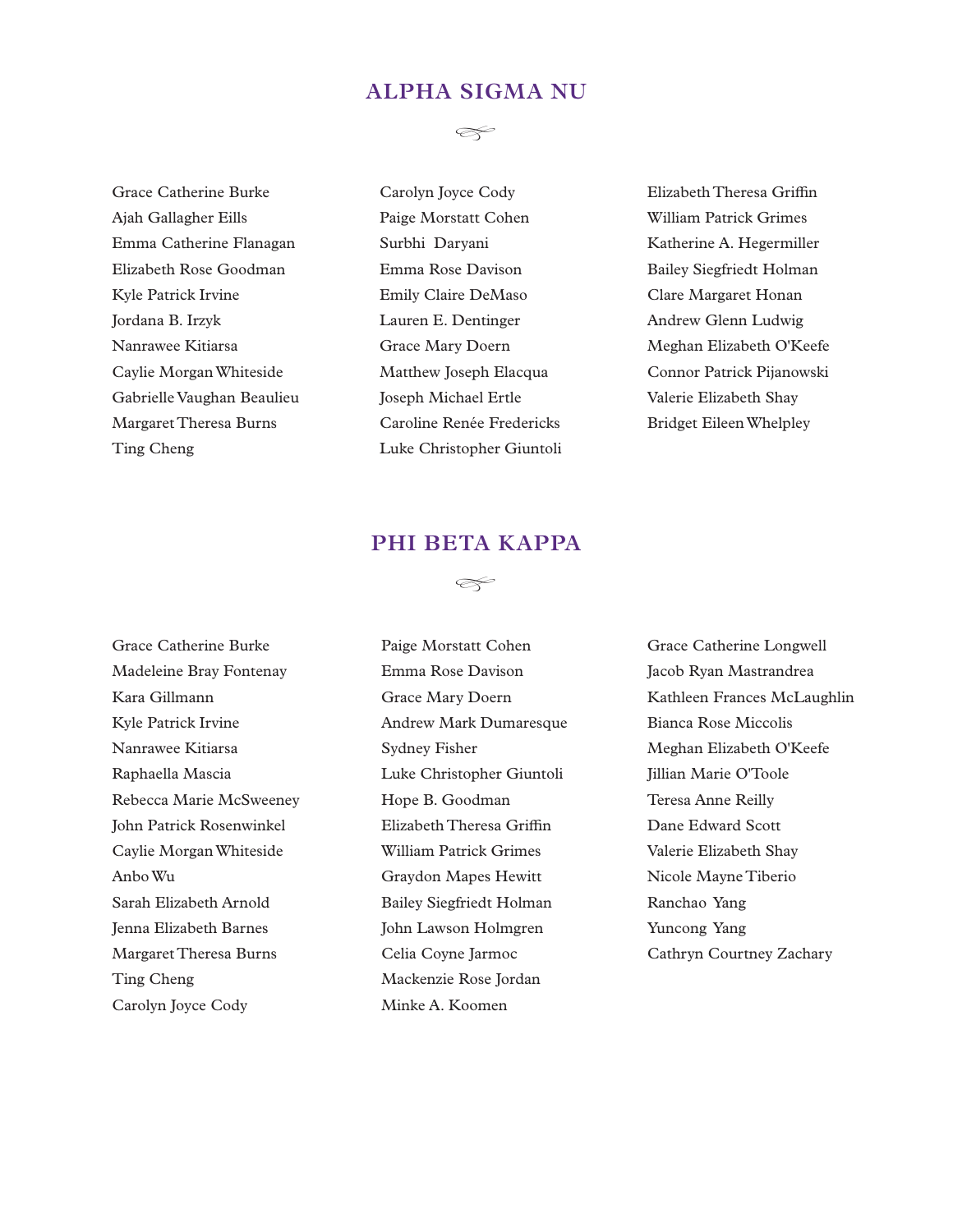## **HONORARY DEGREES**

 $\llap{\infty}$ 

## **DOCTOR OF PUBLIC ADMINISTRATION Michael Francis Collins, M.D '77**

Holy Cross alumnus and one of the Commonwealth's foremost public leaders, Dr. Michael Collins '77 is chancellor of the University of Massachusetts Medical School and senior vice president for the health sciences for the University of Massachusetts.

During the ongoing COVID-19 pandemic, Dr. Collins has supported important public health initiatives, including the creation of the UMass Medical School Vaccine Corps, which has recruited more than 6,400 volunteers to support Massachusetts' vaccination campaign and the equitable distribution of COVID-19 vaccines.

Prior to joining the university, Dr. Collins served as president and chief executive officer of the Massachusetts-based Caritas Christi Health Care System from 1994 to 2004. A former board chair at Holy Cross and a graduate of Tufts University School of Medicine, Dr. Collins is boardcertified in internal medicine.

Dr. Collins is a tenured professor of medicine and population and quantitative health sciences at UMass Medical School and a Fellow of the American College of Physicians.

#### **DOCTOR OF PUBLIC SERVICE**

#### **Ambassador Linda Thomas-Greenfield**

A distinguished career diplomat, Ambassador Thomas-Greenfield is the Representative of the United States of America to the United Nations. She returned to public service in February 2021 after retiring from a 35-year career with the U.S. Foreign Service in 2017.

From 2013 to 2017 Ambassador Thomas-Greenfield served as the Assistant Secretary of State for African Affairs. Prior to this appointment, she served as Director General of the Foreign Service and Director of Human Resources (2012-2013).

Ambassador Thomas-Greenfield's distinguished Foreign Service career includes an ambassadorship to Liberia, and postings in Switzerland, Pakistan, Kenya, The Gambia, Nigeria and Jamaica. In Washington, she served as Principal Deputy Assistant Secretary of the Bureau of African Affairs from 2006 to 2008, and as Deputy Assistant Secretary of the Bureau of Population, Refugees, and Migration from 2004 to 2006.

After retiring from the U.S. State Department in 2017, Ambassador Thomas-Greenfield led the Africa Practice at Albright Stonebridge Group and was the inaugural Distinguished Resident Fellow in African Studies at the Institute for the Study of Diplomacy at Georgetown University from fall 2017 to spring 2019.

Ambassador Thomas-Greenfield holds a bachelor's degree from Louisiana State University and a master's degree from the University of Wisconsin, where she also did work towards a doctorate.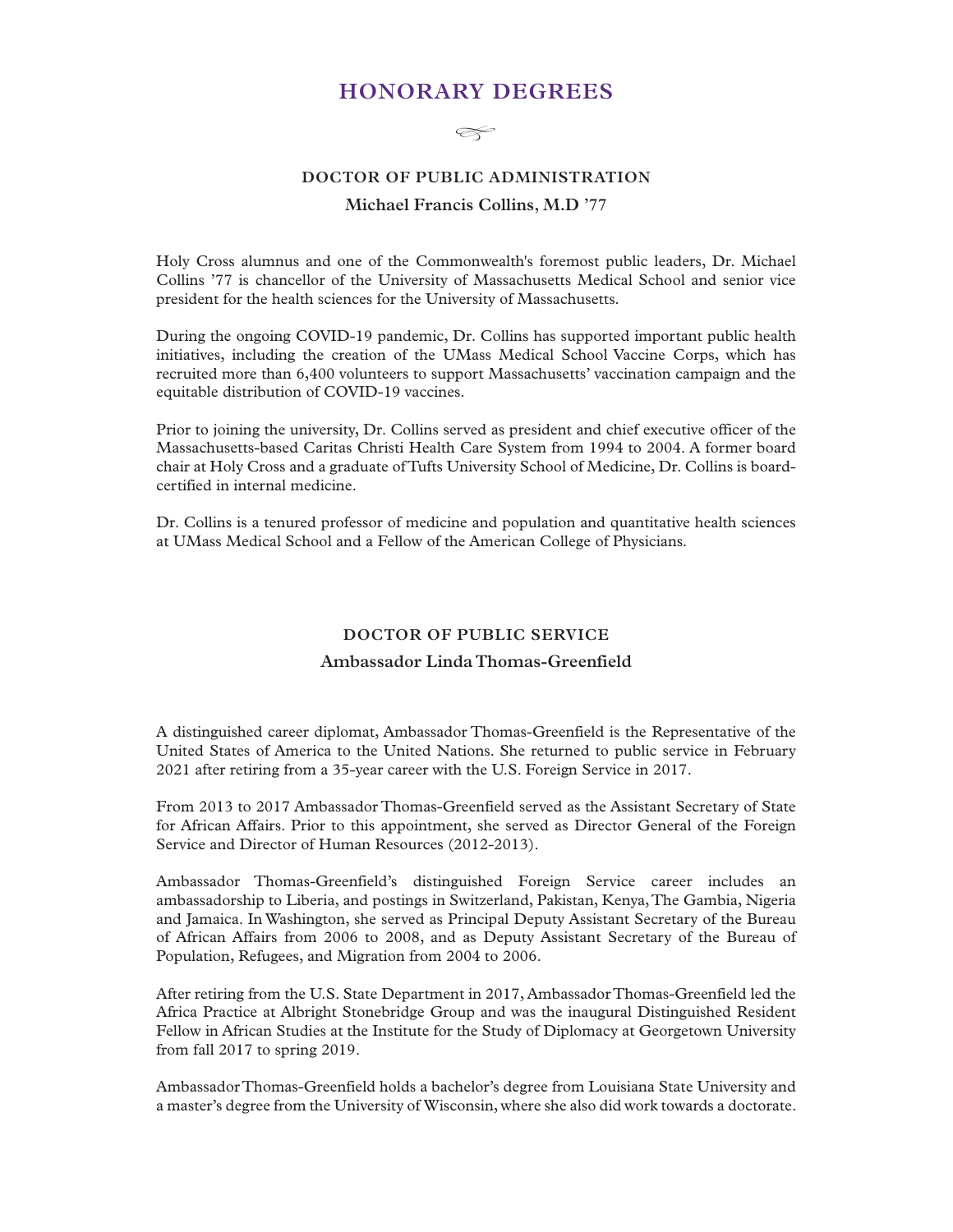## **THE COLLEGE SEAL**

The College's seal identifies Holy Cross as an educational institution founded by Rev. Benedict J. Fenwick, S.J., second Bishop of Boston. The outer circle of the seal states in Latin "College of the Holy Cross, Society of Jesus, Worcester, Massachusetts."

The inner shield contains an open book, which is a symbol of learning, and a cross of gold symbolizing the Christian faith. The Latin motto on the book is associated with Constantine the Great. According to Eusebius of Caesaerea (chapter 28, *Life of Constantine*, dated 339) God had sent the Emperor a vision of a cross of light in the heavens with an inscription "in hoc signo vinces" (in this sign you will conquer). Shortly thereafter, Constantine defeated his co-emperor Maxentius at the battle of the Milvian Bridge in 312 to become sole emperor of Rome. In 313, he proclaimed the Edict of Milan, which allowed Christians freedom of worship. The breadth of the Emperor's tolerance was clear: "to no one whatsoever should we deny liberty to follow either the religion of the Christians or any cult of his own free choice."

The cross divides the lower part of the shield into quarters, which are alternately red and sable, the colors on the ancient shield of Worcester, England.

The upper part of the shield has in its center the emblem of the Society of Jesus, a blazing sun with the letters IHS, the first three letters of Jesus' name in Greek. On either side is a martlet, reminiscent of those on the ancestral crest of Bishop Fenwick.

## **THE COLOR PURPLE**

#### $\,\,\propto\,\,$

There are two theories of how College of the Holy Cross chose purple as its official color. One suggests that it was derived from classical Roman tradition that clothed a triumphant general in a solid purple toga during his state celebration. Thus the Emperor Constantine was dignified by the "purple." As a corollary, the imperial family had exclusive control of an Egyptian quarry that produced purple porphyry stone for portraits and funerary monuments.

The other story is attributed to Walter J. Connors, an 1887 graduate, and was printed in the October 1940

issue of the Alumnus. According to the account, there was a disagreement during the 1870s between Holy Cross students from Massachusetts and those from Connecticut concerning the colors of the school's baseball uniforms. The students from Massachusetts purportedly favored the crimson of Harvard, while those from Connecticut favored the deep blue of Yale. Legend has it that a fellow student with a sense of diplomacy resolved the dispute in the chemistry lab, where he mixed copper sulphate (blue) with iron oxide (red) to produce the color of purple.

## **THE COLLEGE MACE**

*�*

Originally used as a weapon of war, the mace was an emblem of physical strength in the Middle Ages. Its look changed with its purpose: Maces were once heavy clubs with spike-covered metal balls attached to the ends or swinging from short chains. By the 16th century, maces were decorated with jewels and precious metals and no longer used as weapons. Today, the mace is viewed as a symbol of intellectual authority and is often carried during ceremonial academic and ecclesiastical processions.

At Holy Cross, it is tradition for the College's registrar to carry the mace while leading processions at the baccalaureate Mass, commencement, special academic convocations, and at inaugurations of the College's presidents.

Holy Cross' own intricately designed, hand-crafted silver mace was presented to the College in 1984 by blacksmith Kenneth Lynch Sr., the late owner of Connecticut-based ironwork firm Kenneth Lynch & Sons. It replaced a wood and metal mace that was a gift of the Class of 1940, now stored in the College's Archives and Special Collections. In a 1984 edition of Crossroads, the precursor to Holy Cross Magazine, Lynch explained that he gifted the mace because two of his brothers were Jesuit priests, and he was a great admirer of Holy Cross. (Lynch also worked on the wrought iron fence along College Street).

The gleaming result measures more than three feet in length with three layers of polished silver covering its bronze base. The names of the College presidents and their years of service are inscribed on the head of the mace, which features a cross-topped dome. The bottom of the mace bears the College's seal.

 $\llap{$\sim$}$